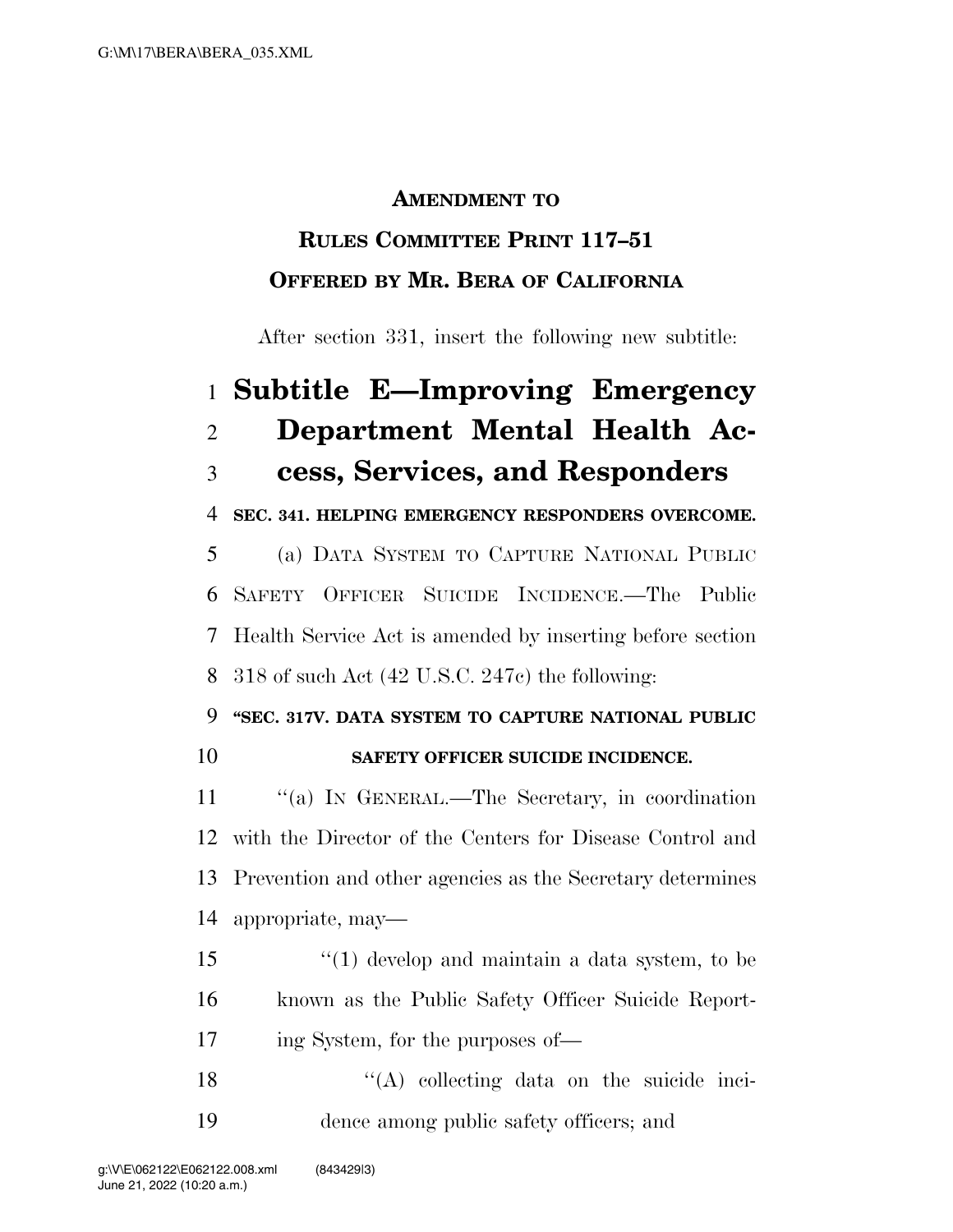| $\mathbf{1}$   | "(B) facilitating the study of successful                  |
|----------------|------------------------------------------------------------|
| $\overline{2}$ | interventions to reduce suicide among public               |
| 3              | safety officers; and                                       |
| $\overline{4}$ | $\lq(2)$ integrate such system into the National           |
| 5              | Violent Death Reporting System, so long as the Sec-        |
| 6              | retary determines such integration to be consistent        |
| 7              | with the purposes described in paragraph (1).              |
| 8              | "(b) DATA COLLECTION.—In collecting data for the           |
| 9              | Public Safety Officer Suicide Reporting System, the Sec-   |
| 10             | retary shall, at a minimum, collect the following informa- |
| 11             | tion:                                                      |
| 12             | $\lq(1)$ The total number of suicides in the United        |
| 13             | States among all public safety officers in a given cal-    |
| 14             | endar year.                                                |
| 15             | $\lq(2)$ Suicide rates for public safety officers in       |
| 16             | a given calendar year, disaggregated by-                   |
| 17             | $\lq\lq$ age and gender of the public safety               |
| 18             | officer;                                                   |
| 19             | $\lq\lq(B)$ State;                                         |
| 20             | $\lq\lq$ occupation; including both the indi-              |
| 21             | vidual's role in their public safety agency and            |
| 22             | their primary occupation in the case of volun-             |
| 23             | teer public safety officers;                               |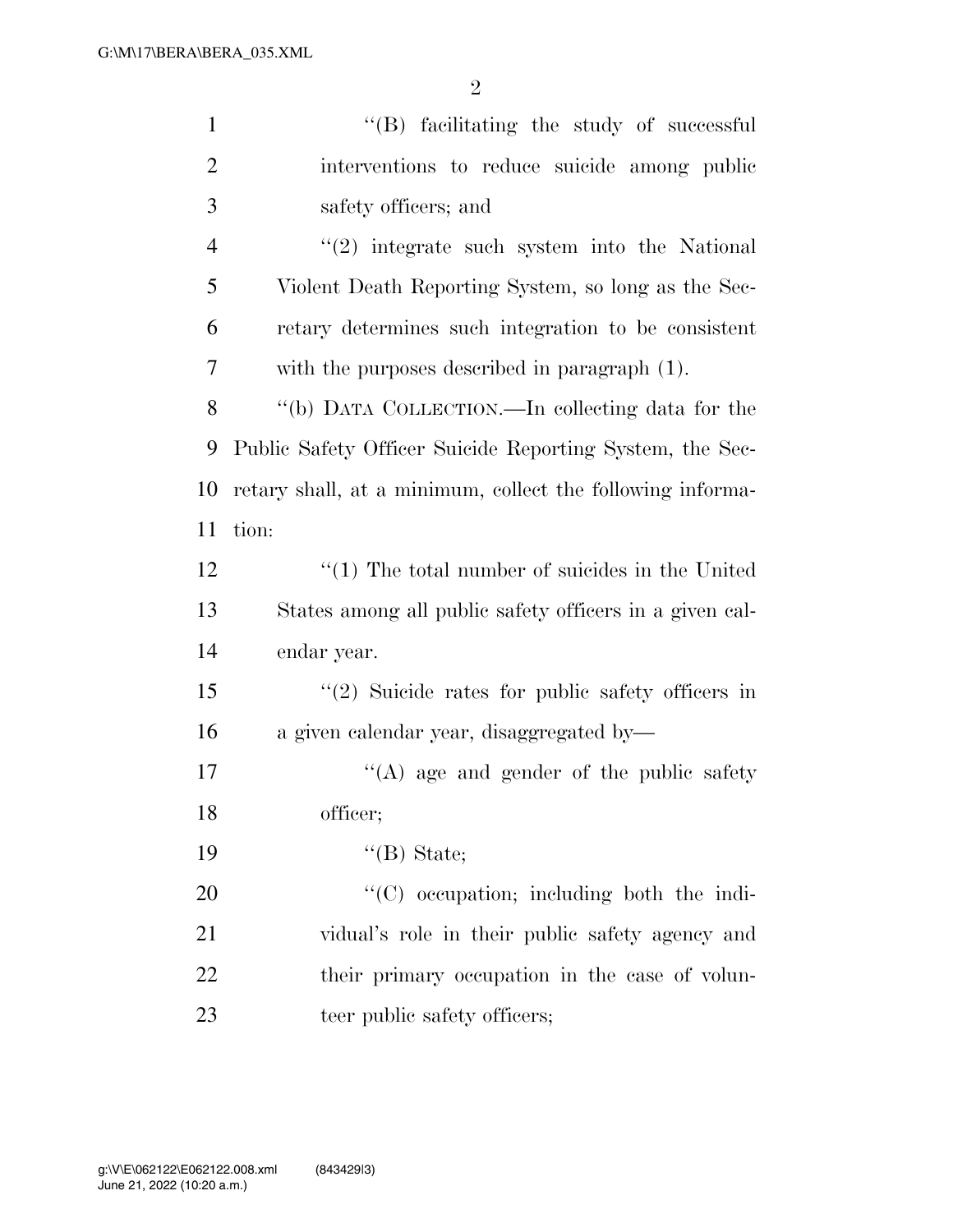| $\mathbf{1}$   | "(D) where available, the status of the                    |
|----------------|------------------------------------------------------------|
| $\overline{2}$ | public safety officer as volunteer, paid-on-call,          |
| 3              | or career; and                                             |
| $\overline{4}$ | $\lq\lq(E)$ status of the public safety officer as         |
| 5              | active or retired.                                         |
| 6              | "(c) CONSULTATION DURING DEVELOPMENT.—In                   |
| 7              | developing the Public Safety Officer Suicide Reporting     |
| 8              | System, the Secretary shall consult with non-Federal ex-   |
| 9              | perts to determine the best means to collect data regard-  |
| 10             | ing suicide incidence in a safe, sensitive, anonymous, and |
| 11             | effective manner. Such non-Federal experts shall include,  |
| 12             | as appropriate, the following:                             |
| 13             | "(1) Public health experts with experience in              |
| 14             | developing and maintaining suicide registries.             |
| 15             | $"(2)$ Organizations that track suicide among              |
| 16             | public safety officers.                                    |
| 17             | $\lq(3)$ Mental health experts with experience in          |
| 18             | studying suicide and other profession-related trau-        |
| 19             | matic stress.                                              |
| <b>20</b>      | $\lq(4)$ Clinicians with experience in diagnosing          |
| 21             | and treating mental health issues.                         |
| 22             | $\lq(5)$ Active and retired volunteer, paid-on-call,       |
| 23             | and career public safety officers.                         |
| 24             | (6)<br>Relevant national police, and fire and              |
| 25             | emergency medical services, organizations.                 |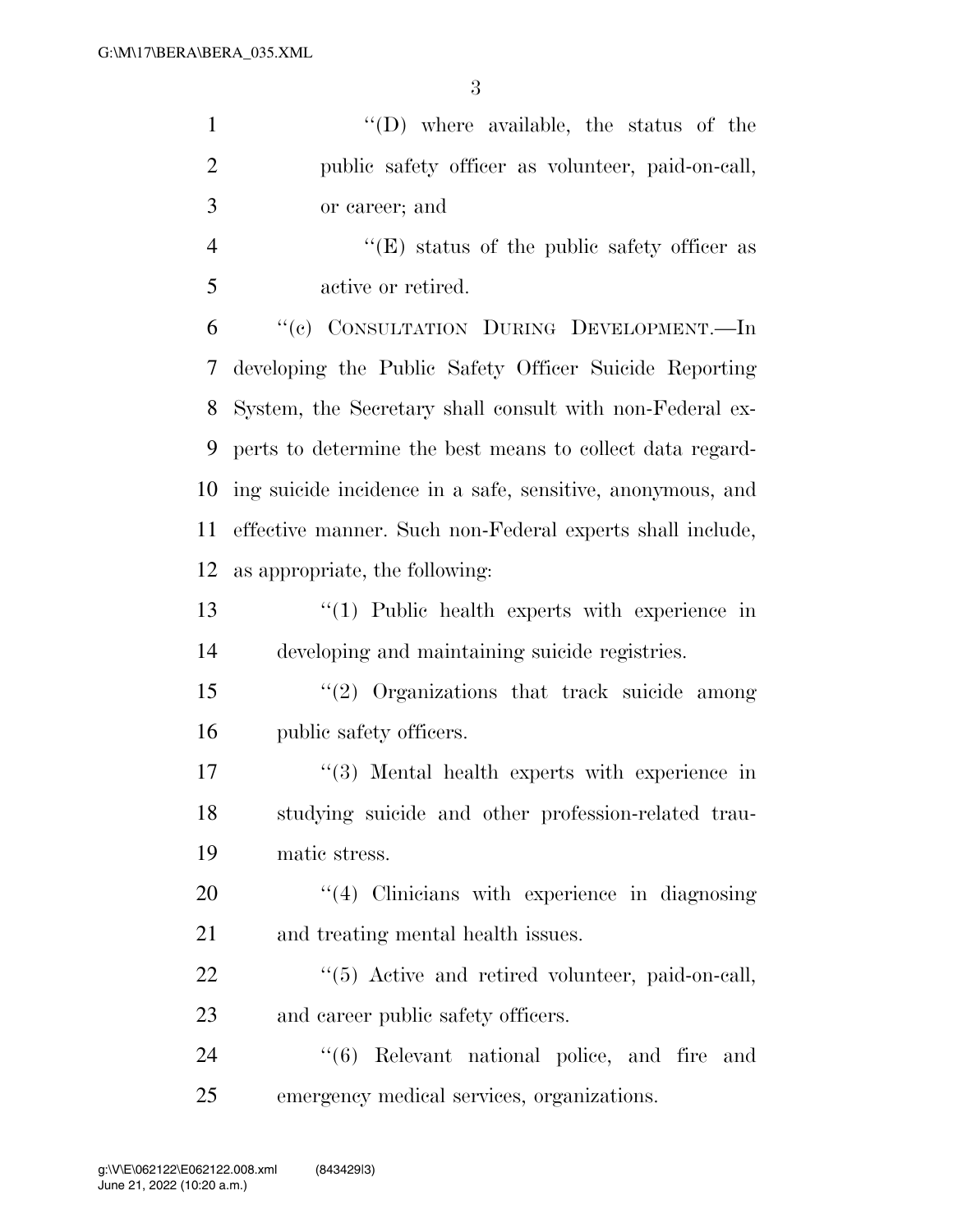''(d) DATA PRIVACY AND SECURITY.—In developing and maintaining the Public Safety Officer Suicide Report- ing System, the Secretary shall ensure that all applicable Federal privacy and security protections are followed to ensure that—

 "(1) the confidentiality and anonymity of sui- cide victims and their families are protected, includ- ing so as to ensure that data cannot be used to deny benefits; and

 $\frac{10}{20}$  <sup>''</sup>(2) data is sufficiently secure to prevent unau-thorized access.

12 "(e) REPORTING.—

13 "(1) ANNUAL REPORT.—Not later than 2 years after the date of enactment of the Restoring Hope for Mental Health and Well-Being Act of 2022, and biannually thereafter, the Secretary shall submit a report to the Congress on the suicide incidence among public safety officers. Each such report shall—

 ''(A) include the number and rate of such suicide incidence, disaggregated by age, gender, and State of employment;

23 "'(B) identify characteristics and contrib- uting circumstances for suicide among public 25 safety officers;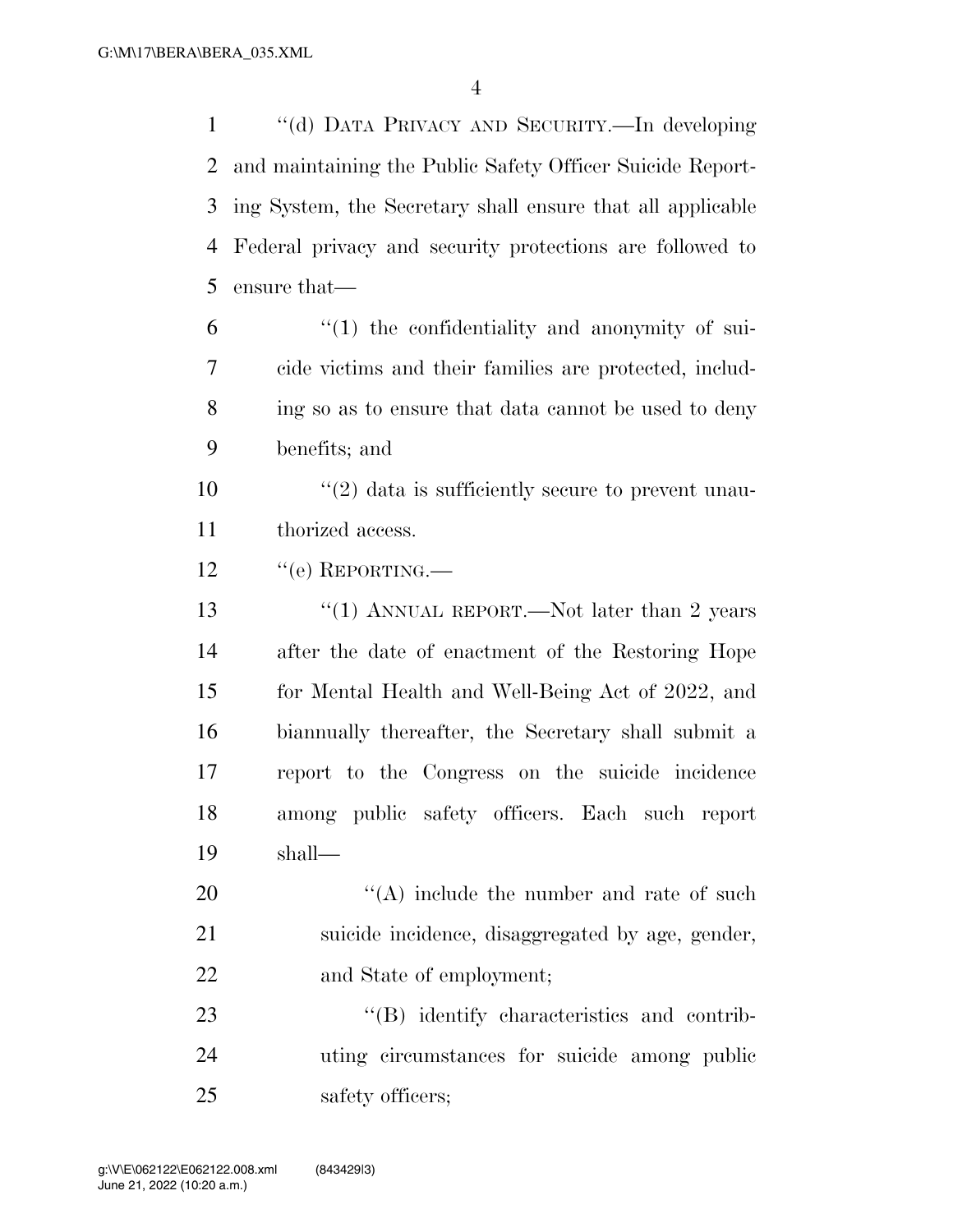| $\mathbf{1}$   | "(C) disaggregate rates of suicide by-                 |
|----------------|--------------------------------------------------------|
| $\overline{2}$ | "(i) occupation;                                       |
| 3              | "(ii) status as volunteer, paid-on-call,               |
| $\overline{4}$ | or career; and                                         |
| 5              | "(iii) status as active or retired;                    |
| 6              | $\lq\lq$ (D) include recommendations for further       |
| 7              | study regarding the suicide incidence among            |
| 8              | public safety officers;                                |
| 9              | $\lq\lq(E)$ specify in detail, if found, any obsta-    |
| 10             | cles in collecting suicide rates for volunteers        |
| 11             | include recommended improvements to<br>and             |
| 12             | overcome such obstacles;                               |
| 13             | $\lq\lq(F)$ identify options for interventions to      |
| 14             | reduce suicide among public safety officers; and       |
| 15             | $\lq\lq(G)$ describe procedures to ensure the          |
| 16             | confidentiality and anonymity of suicide victims       |
| 17             | and their families, as described in subsection         |
| 18             | (d)(1).                                                |
| 19             | "(2) PUBLIC AVAILABILITY.—Upon the submis-             |
| 20             | sion of each report to the Congress under paragraph    |
| 21             | (1), the Secretary shall make the full report publicly |
| 22             | available on the website of the Centers for Disease    |
| 23             | Control and Prevention.                                |
| 24             | "(f) DEFINITION.—In this section, the term 'public     |
| 25             | safety officer' means—                                 |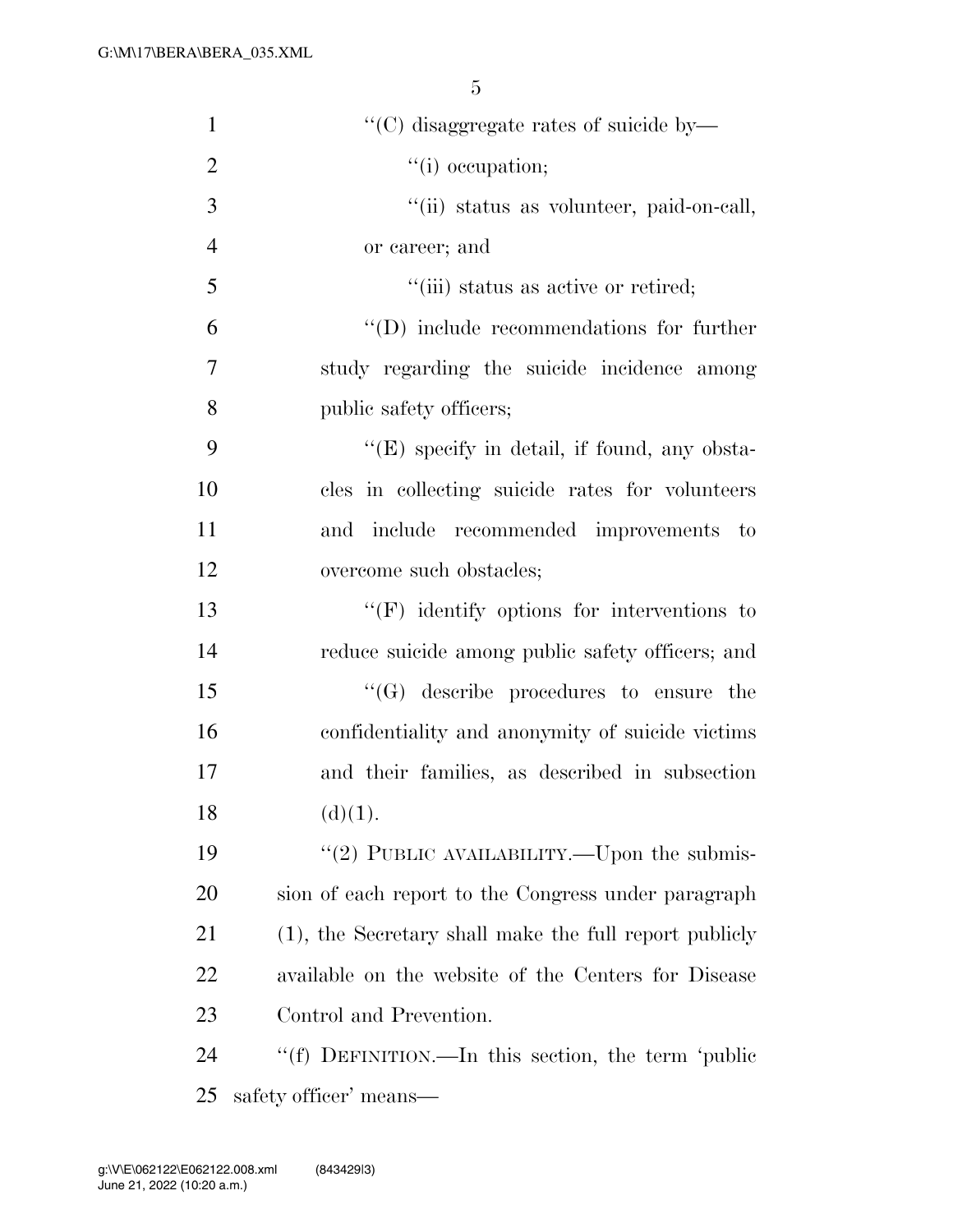1 ''(1) a public safety officer as defined in section 1204 of the Omnibus Crime Control and Safe Streets Act of 1968; or

4 ''(2) a public safety telecommunicator as de- scribed in detailed occupation 43–5031 in the Stand- ard Occupational Classification Manual of the Office of Management and Budget (2018).

8 "(g) PROHIBITED USE OF INFORMATION.—Notwith- standing any other provision of law, if an individual is identified as deceased based on information contained in the Public Safety Officer Suicide Reporting System, such information may not be used to deny or rescind life insur- ance payments or other benefits to a survivor of the de-ceased individual.''.

 (b) PEER-SUPPORT BEHAVIORAL HEALTH AND WELLNESS PROGRAMS WITHIN FIRE DEPARTMENTS AND EMERGENCY MEDICAL SERVICE AGENCIES.—

 (1) IN GENERAL.—Part B of title III of the Public Health Service Act (42 U.S.C. 243 et seq.) is amended by adding at the end the following: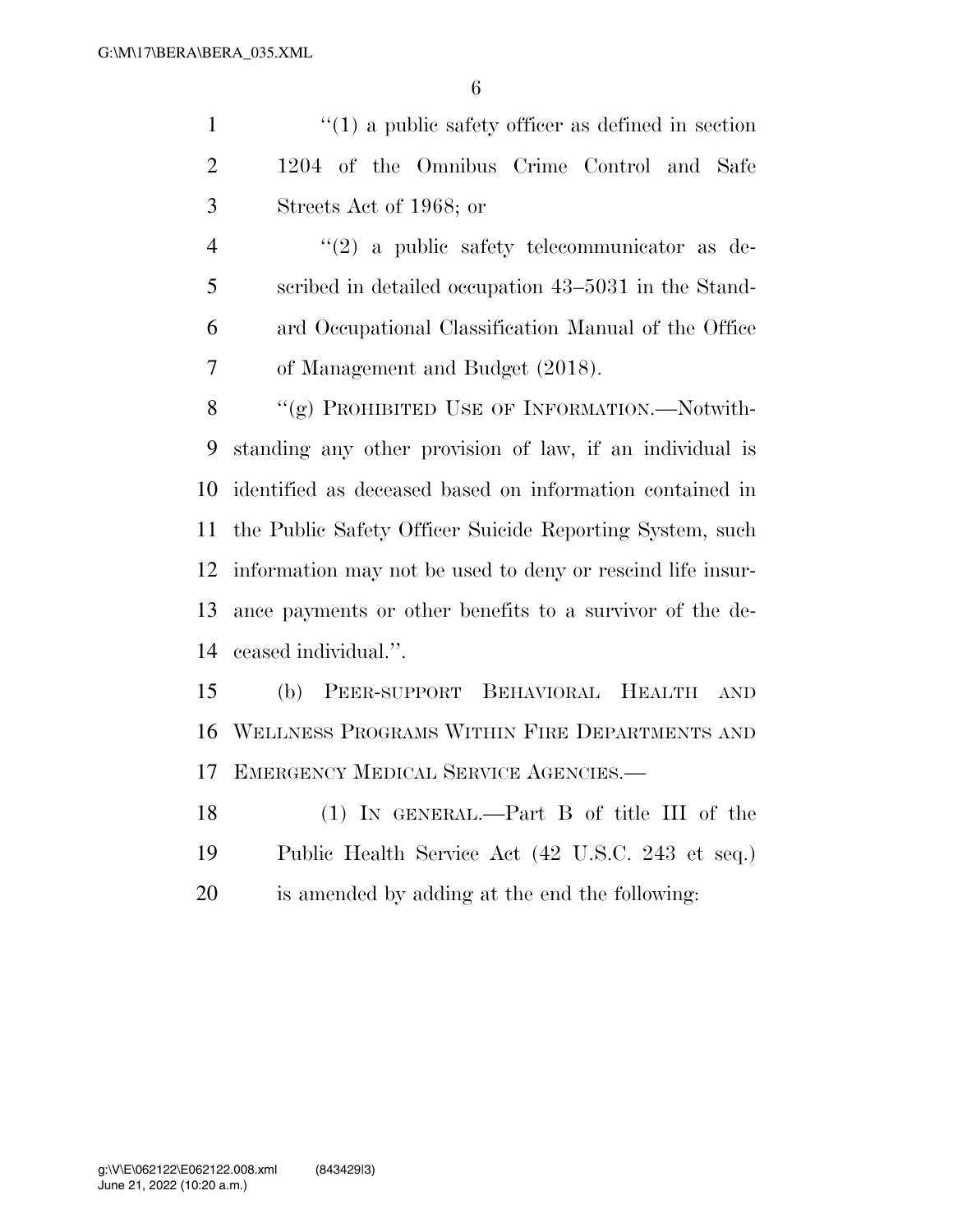|  | 1 "SEC. 320C. PEER-SUPPORT BEHAVIORAL HEALTH AND |  |
|--|--------------------------------------------------|--|
|  | WELLNESS PROGRAMS WITHIN FIRE DEPART-            |  |
|  | MENTS AND EMERGENCY MEDICAL SERVICE              |  |
|  | AGENCIES.                                        |  |

 ''(a) IN GENERAL.—The Secretary may award grants to eligible entities for the purpose of establishing or en- hancing peer-support behavioral health and wellness pro- grams within fire departments and emergency medical services agencies.

 ''(b) PROGRAM DESCRIPTION.—A peer-support be- havioral health and wellness program funded under this section shall—

13 ''(1) use career and volunteer members of fire departments or emergency medical services agencies to serve as peer counselors;

16 ''(2) provide training to members of career, vol- unteer, and combination fire departments or emer- gency medical service agencies to serve as such peer counselors;

20  $\frac{1}{20}$  (3) purchase materials to be used exclusively to provide such training; and

22  $\frac{4}{4}$  disseminate such information and mate-rials as are necessary to conduct the program.

24 "'(c) DEFINITION.—In this section:

 "(1) The term 'eligible entity' means a non-profit organization with expertise and experience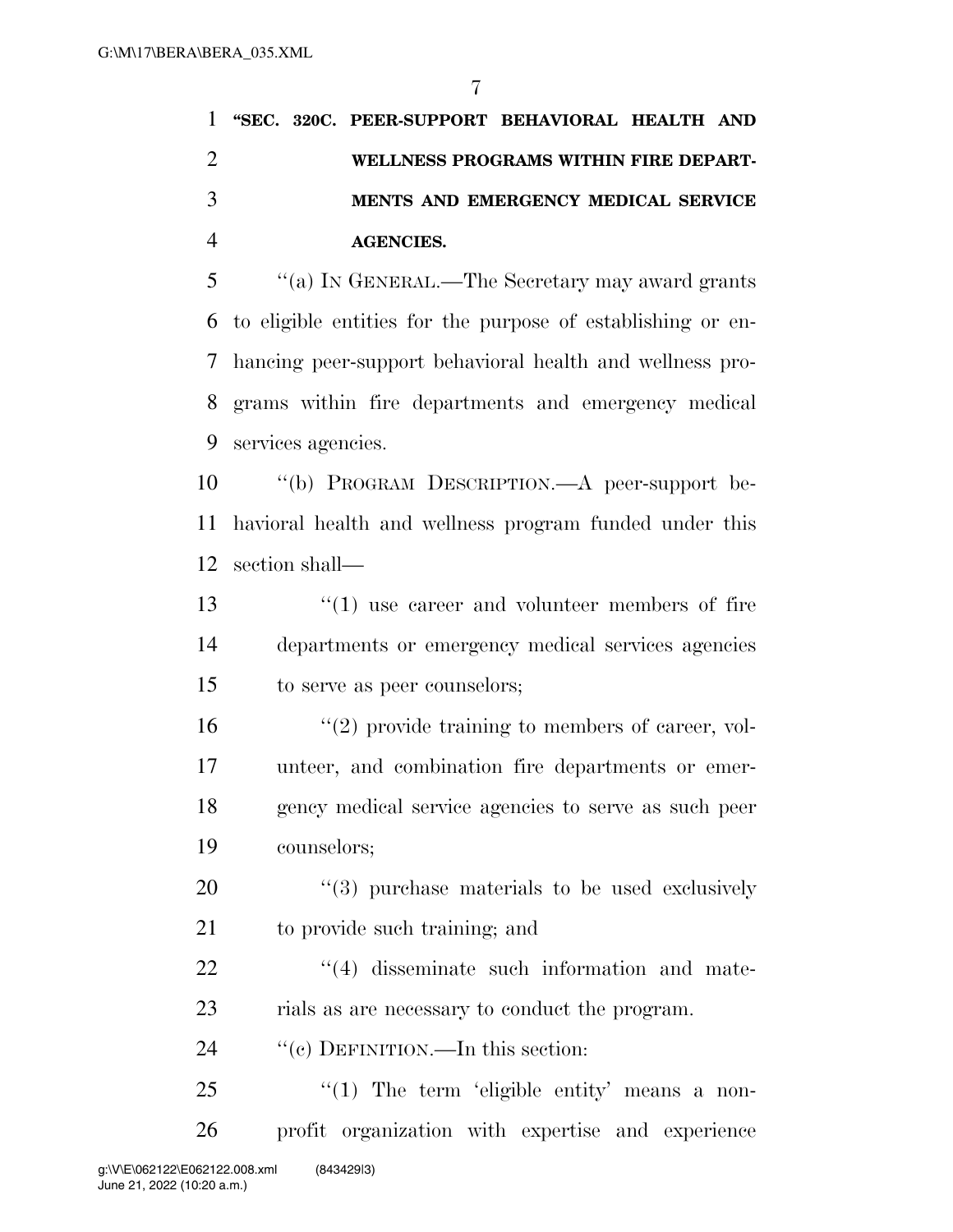- with respect to the health and life safety of members of fire and emergency medical services agencies.
- ''(2) The term 'member'—

4 ''(A) with respect to an emergency medical services agency, means an employee, regardless of rank or whether the employee receives com- pensation (as defined in section 1204(7) of the Omnibus Crime Control and Safe Streets Act of 1968); and

 $\text{``(B)}$  with respect to a fire department, means any employee, regardless of rank or whether the employee receives compensation, of a Federal, State, Tribal, or local fire depart- ment who is responsible for responding to calls 15 for emergency service.".

 (2) TECHNICAL CORRECTION.—Effective as if included in the enactment of the Children's Health Act of 2000 (Public Law 106–310), the amendment instruction in section 1603 of such Act is amended by striking ''Part B of the Public Health Service Act'' and inserting ''Part B of title III of the Public Health Service Act''.

 (c) HEALTH CARE PROVIDER BEHAVIORAL HEALTH AND WELLNESS PROGRAMS.—Part B of title III of the Public Health Service Act (42 U.S.C. 243 et seq.), as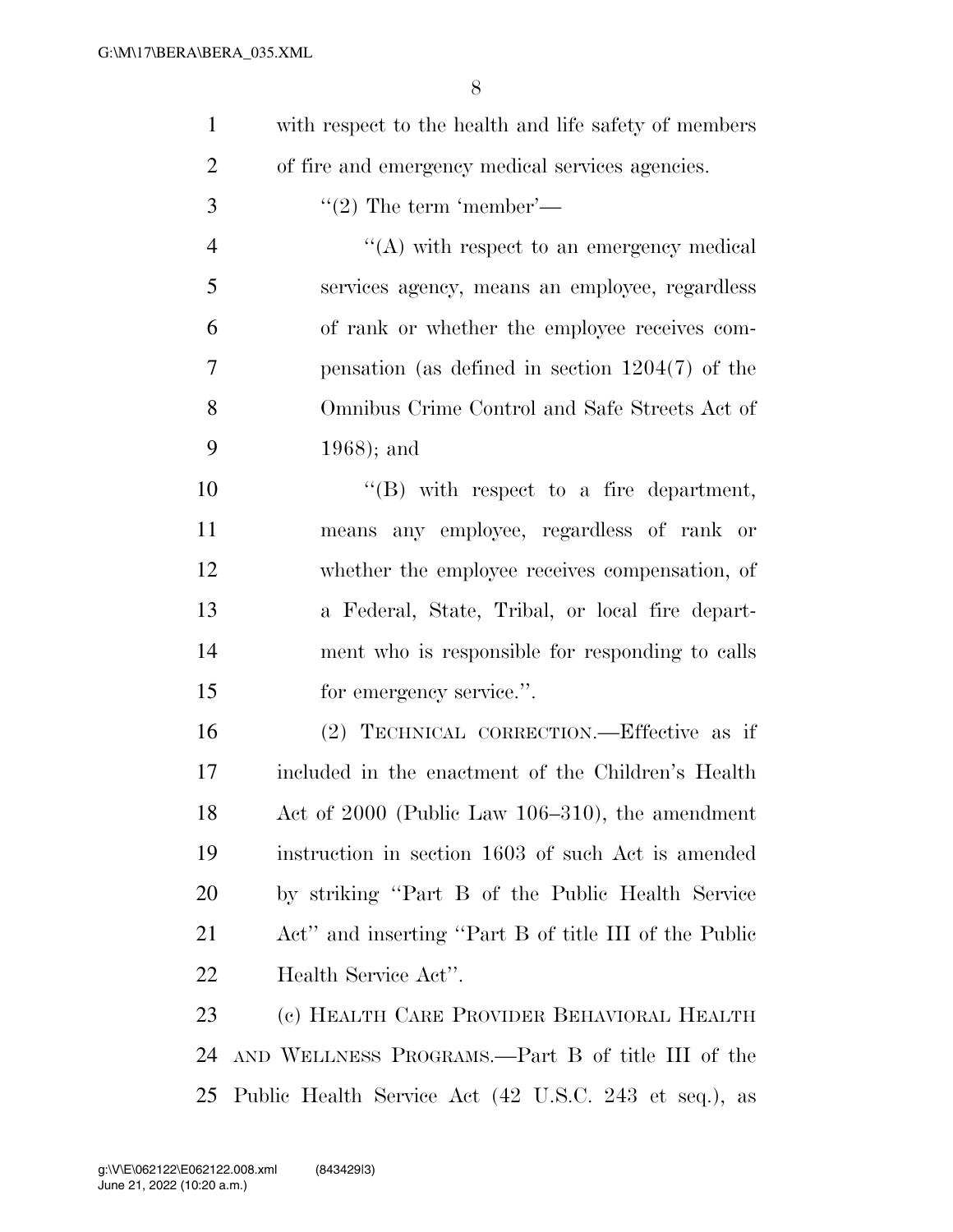amended by subsection (b)(1), is further amended by add-ing at the end the following:

## **''SEC. 320D. HEALTH CARE PROVIDER BEHAVIORAL HEALTH AND WELLNESS PROGRAMS.**

 ''(a) IN GENERAL.—The Secretary may award grants to eligible entities for the purpose of establishing or en- hancing behavioral health and wellness programs for health care providers.

 ''(b) PROGRAM DESCRIPTION.—A behavioral health and wellness program funded under this section shall—  $\frac{1}{2}$  (1) provide confidential support services for health care providers to help handle stressful or

 traumatic patient-related events, including coun-seling services and wellness seminars;

 ''(2) provide training to health care providers to serve as peer counselors to other health care pro-viders;

18 ''(3) purchase materials to be used exclusively to provide such training; and

20  $\frac{4}{4}$  disseminate such information and mate- rials as are necessary to conduct such training and provide such peer counseling.

23 "(c) DEFINITIONS.—In this section, the term 'eligible entity' means a hospital, including a critical access hos-pital (as defined in section 1861(mm)(1) of the Social Se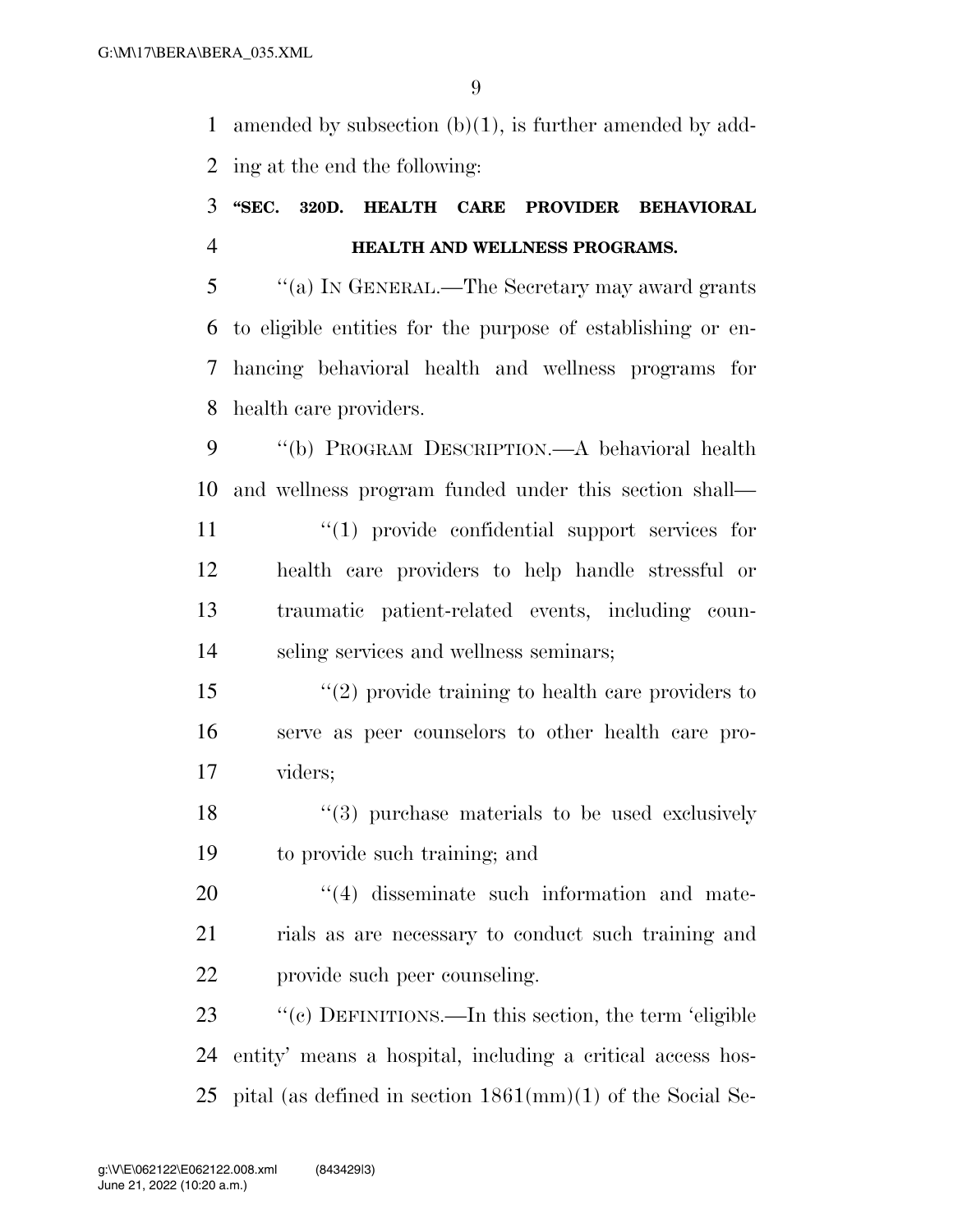curity Act) or a disproportionate share hospital (as defined 2 under section  $1923(a)(1)(A)$  of such Act), a Federally- qualified health center (as defined in section 4 1905(1)(2)(B) of such Act), or any other health care facil-ity.''.

 (d) DEVELOPMENT OF RESOURCES FOR EDUCATING MENTAL HEALTH PROFESSIONALS ABOUT TREATING FIRE FIGHTERS AND EMERGENCY MEDICAL SERVICES PERSONNEL.—

 (1) IN GENERAL.—The Secretary of Health and Human Services shall develop and make publicly available resources that may be used by the Federal Government and other entities to educate mental health professionals about—

 (A) the culture of Federal, State, Tribal, and local career, volunteer, and combination fire departments and emergency medical serv-ices agencies;

 (B) the different stressors experienced by firefighters and emergency medical services per- sonnel, supervisory firefighters and emergency medical services personnel, and chief officers of fire departments and emergency medical serv-ices agencies;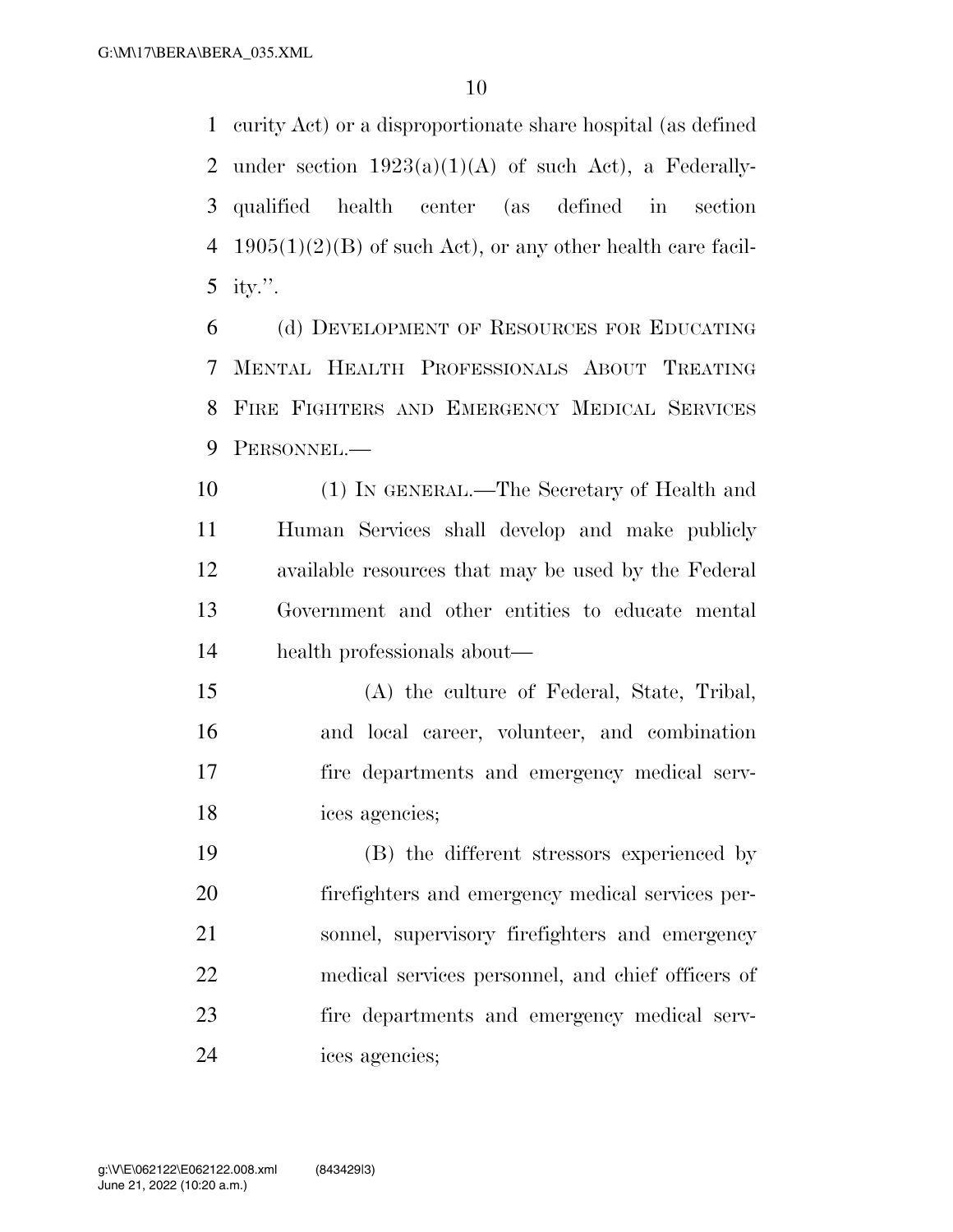| $\mathbf{1}$   | (C) challenges encountered by retired fire-         |
|----------------|-----------------------------------------------------|
| $\overline{2}$ | fighters and emergency medical services per-        |
| 3              | sonnel; and                                         |
| $\overline{4}$ | (D) evidence-based therapies for mental             |
| 5              | health issues common to firefighters and emer-      |
| 6              | gency medical services personnel within such        |
| 7              | departments and agencies.                           |
| 8              | (2) CONSULTATION.—In developing resources           |
| 9              | under paragraph (1), the Secretary of Health and    |
| 10             | Human Services shall consult with national fire and |
| 11             | emergency medical services organizations.           |
| 12             | (3) DEFINITIONS.—In this subsection:                |
| 13             | (A) The term "firefighter" means any em-            |
| 14             | ployee, regardless of rank or whether the em-       |
| 15             | ployee receives compensation, of a Federal,         |
| 16             | State, Tribal, or local fire department who is      |
| 17             | responsible for responding to calls for emer-       |
| 18             | gency service.                                      |
| 19             | (B) The term "emergency medical services            |
| 20             | personnel" means any employee, regardless of        |
| 21             | rank or whether the employee receives com-          |

pensation, as defined in section 1204(7) of the

Omnibus Crime Control and Safe Streets Act of

24 1968 (34 U.S.C. 10284(7)).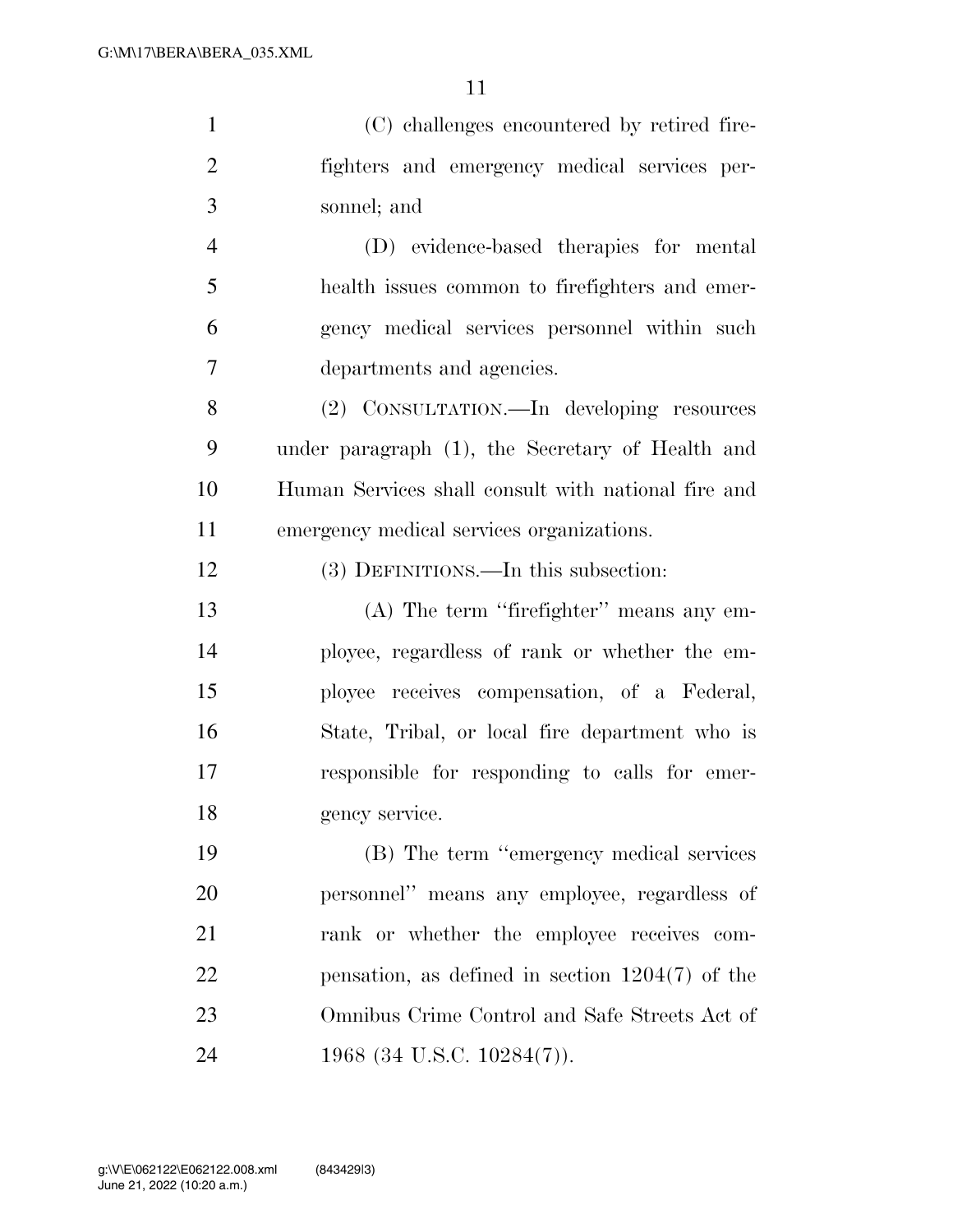(C) The term ''chief officer'' means any in- dividual who is responsible for the overall oper- ation of a fire department or an emergency medical services agency, irrespective of whether such individual also serves as a firefighter or emergency medical services personnel. (e) BEST PRACTICES AND OTHER RESOURCES FOR ADDRESSING POSTTRAUMATIC STRESS DISORDER IN PUBLIC SAFETY OFFICERS.— (1) DEVELOPMENT; UPDATES.—The Secretary of Health and Human Services shall— (A) develop and assemble evidence-based best practices and other resources to identify, prevent, and treat posttraumatic stress disorder and co-occurring disorders in public safety offi- cers; and (B) reassess and update, as the Secretary determines necessary, such best practices and resources, including based upon the options for interventions to reduce suicide among public safety officers identified in the annual reports 22 required by section  $317V(e)(1)(F)$  of the Public Health Service Act, as added by subsection (a). (2) CONSULTATION.—In developing, assem-bling, and updating the best practices and resources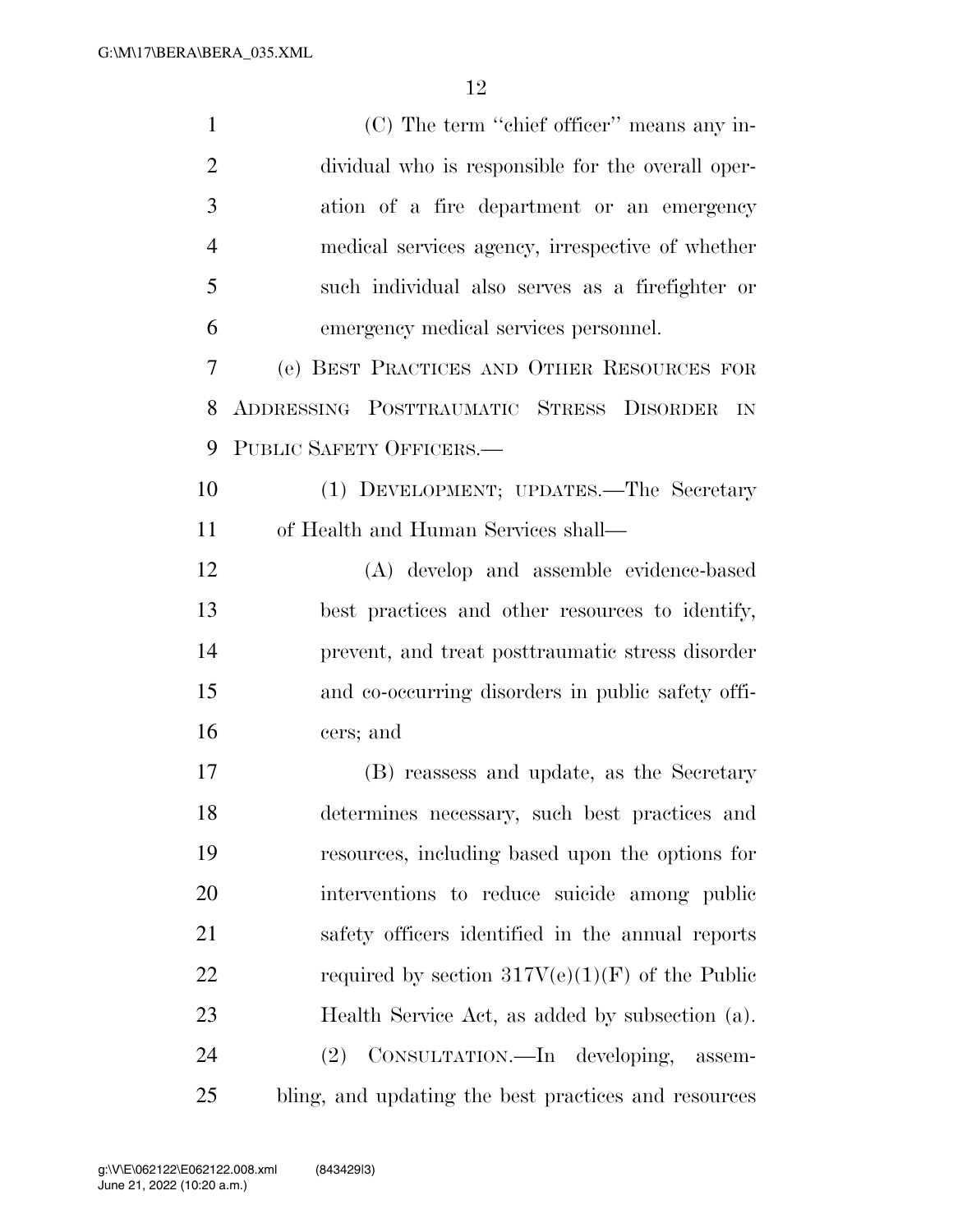| $\mathbf{1}$   | under paragraph (1), the Secretary of Health and      |
|----------------|-------------------------------------------------------|
| $\overline{2}$ | Human Services shall consult with, at a minimum,      |
| 3              | the following:                                        |
| $\overline{4}$ | (A) Public health experts.                            |
| 5              | (B) Mental health experts with experience             |
| 6              | in studying suicide and other profession-related      |
| 7              | traumatic stress.                                     |
| 8              | (C) Clinicians with experience in diag-               |
| 9              | nosing and treating mental health issues.             |
| 10             | (D) Relevant national police, fire, and               |
| 11             | emergency medical services organizations.             |
| 12             | (3) AVAILABILITY.—The Secretary of Health             |
| 13             | and Human Services shall make the best practices      |
| 14             | and resources under paragraph (1) available to Fed-   |
| 15             | eral, State, and local fire, law enforcement, and     |
| 16             | emergency medical services agencies.                  |
| 17             | (4) FEDERAL TRAINING AND DEVELOPMENT                  |
| 18             | PROGRAMS.—The Secretary of Health and Human           |
| 19             | Services shall work with Federal departments and      |
| 20             | agencies, including the United States Fire Adminis-   |
| 21             | tration, to incorporate education and training on the |
| 22             | best practices and resources under paragraph (1)      |
| 23             | into Federal training and development programs for    |
| 24             | public safety officers.                               |